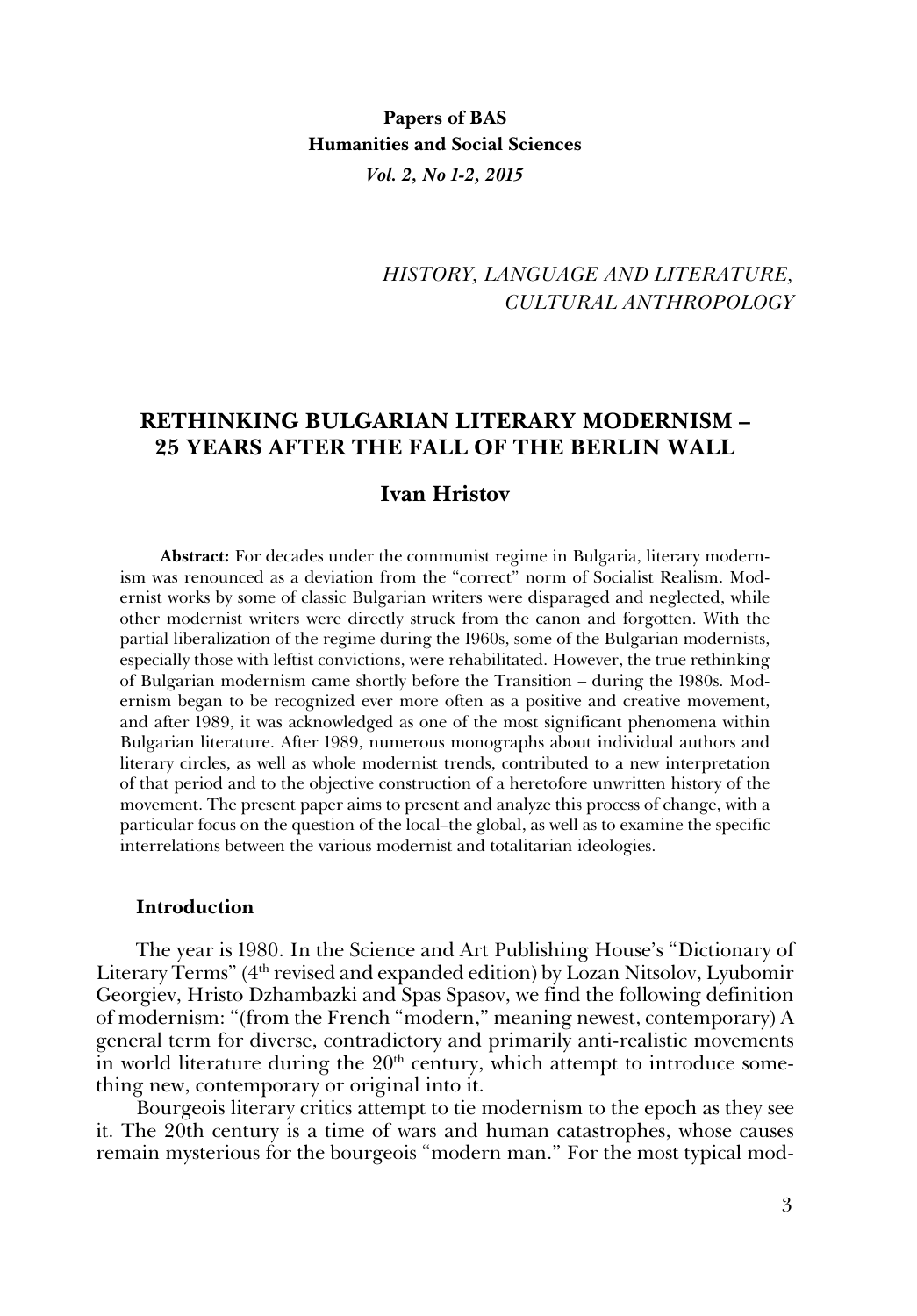ernism, reality is ugly and irrational, thus it must be rejected, destroyed, or dubbed illusory. Man is a weak, solitary creature, thus literature must reflect his helplessness, alienation and pessimism.

The defenders of modernism proclaimed Balzac and Flaubert, Gorky and Sholokhov for "traditional" writers, while Joyce and Kafka, Robbe-Grillet and Ionesco are called innovators, daring avant-gardists, the sole creators of new, contemporary literature. They claim that the particularities of our dynamic, contradictory, tragic era can be reflected only in art that represents the world in a hazy, mystified aspect, while man is characterized as a powerless, crippled, nondescript creature. The reality of our times for most modernists is joyless, nightmarish, and unfathomable, while human existence is seen as a dream, as babbling in one's sleep. This predisposes them towards the creation of myths". (...) Moreover: "A series of aesthetic notions held by modernist writers are based on the reactionary philosophy of subjective idealism, on Nietzsche's extreme individualism, on Bergson's intuitivism, on Freud's psychoanalysis, on agnosticism, pragmatism, abstractionism, etc.

Modernism is not a separate literary school. The writers and poets called "modernists" are those who in the past or today belong to the literary schools or movements known as Symbolism, Impressionism, Expressionism, Futurism, Dadaism, Constructivism, Acmeism, Surrealism, Cubism, Abstractionism, Existentialism and so on. The common factor that unites representatives of these schools and movements is the inclusion of decadent ideas and tendencies within literary works, the disengagement of the writer with the people and reality, individualism and cosmopolitanism, aestheticism and formalism. The literature of modernism reflects above all the decay, aimlessness and hopelessness of bourgeois society during the stage of imperialism" [**Nitsolov et al., 1980**: 461-462].

During the 1980s, the basic oppositions between modernism and socialist realism could be expressed as follows:

Realism – Antirealism Proletariat – Bourgeoisie Clear, progressive – Hazy, mystified Objective materialism – Subjective idealism Collectivism – Extreme individualism Marx – Nietzsche Socialism – Imperialism Content – Form Optimism – Pessimism Traditional – Anti-traditional Unified and normative – Not unified, not normative

The authors of this dictionary entry on modernism conclude: "While noting what is valuable and progressive in modernist poetry, belle-lettres and dramaturgy, and while recognizing some of its achievements especially in the realm of artistic form, socialist realist criticism clearly points out what is decadent and corrupting within them.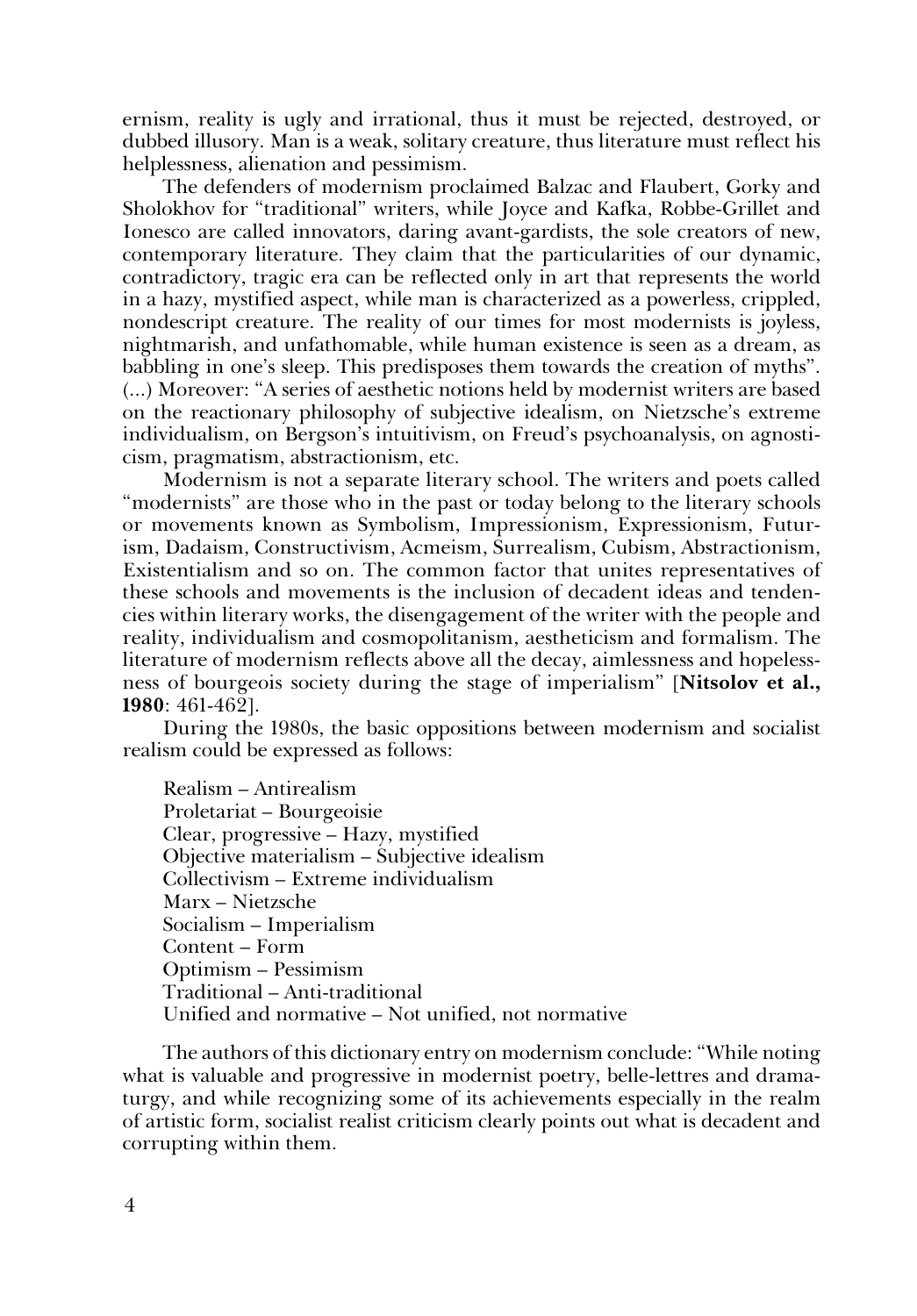In some of its variants, modernism strives to exert its influence in socialist countries as well, primarily through emphasizing the artistic work's form over its content, introducing hazy notions, drawing freakish images, expressing feelings of skepticism and pessimism which are foreign to our way of life, rejecting or neglectfully underestimating our literary heritage, which it proclaims as old-fashioned, unneeded, and so on. Our artistic intelligentsia has put up stiff resistance to formalist and abstractionist fads, and against the penetration of bourgeois influence into socialist culture" [**Nitsolov et al., 1980**: 463].

### **Rethinking the literary heritage of Bulgarian modernism during the 1980s**

Most likely the authors of this article did not yet know that in 1979 Simeon Hadzhikosev's book "Bulgarian Symbolism" had come out. In practice, they reiterate the basic viewpoints held by Bulgarian literary criticism from the 1950s, whose standard model was Georgi Tsanev's 1952 article "From Symbolism towards Realism and Social Poetry." The story of Bulgarian symbolism turns out to be especially important for the history of the rehabilitation of modernism, since it was the first modernist school to be rehabilitated. Although it was the most viciously attacked during the 1950s, Symbolism turned out to be convenient for rehabilitation in the late 1970s, most probably because it was asocial and avoided political messages. This was not the case with avant-garde writers. Their rehabilitation was put off until the end of the1980s, if not even later.

In his article "From Symbolism towards Realism and Social Poetry" from 1952, Georgi Tsanev declares:

"Symbolism has arisen as a reaction to realism. The Symbolist flees from reality, from social struggles, from social problems. For them, art is an end in itself. They not only flee from reality – they profess the conviction that reality is unknowable. The philosophical basis of Symbolism is subjective idealism, which proclaims the feebleness of reason and science. Symbolist poetry is **antirealistic**, **antidemocratic**, extremely **subjective** and **individualistic**. It concerns itself with the strange, exceptional and sometimes sickly states of the human soul. One of the teachers of Symbolists everywhere is that most reactionary of German philosophers Friedrich Nietzsche, preacher of an extreme and brutal individualism. His obscurantist philosophy would later form the basis of dehumanizing Hitlerism. It is clear that Symbolist poetry reflects the psychology of a social class that has lost the historical ground beneath its feet, which is devoid of prospects and afraid of the future. This is the bourgeois-capitalist class, which as of the last quarter of the  $19<sup>th</sup>$  century was no longer the creative and rising class – it had long since played its positive historical role and was in decline. The bourgeoisie, having passed into its final phase – the imperialist phase of complete decay – is afraid to look objectively at reality, since a new social power has arisen there that is struggling against it in an organized fashion and which will replace it on the historical stage. It is afraid of the revolutionary proletariat. It does not want literature that would give true, realistic knowledge about social life. According to Zhdanov, Russian Symbolism (and this holds true for every Symbolism) expresses 'an animalistic fear of the future proletarian revolution.'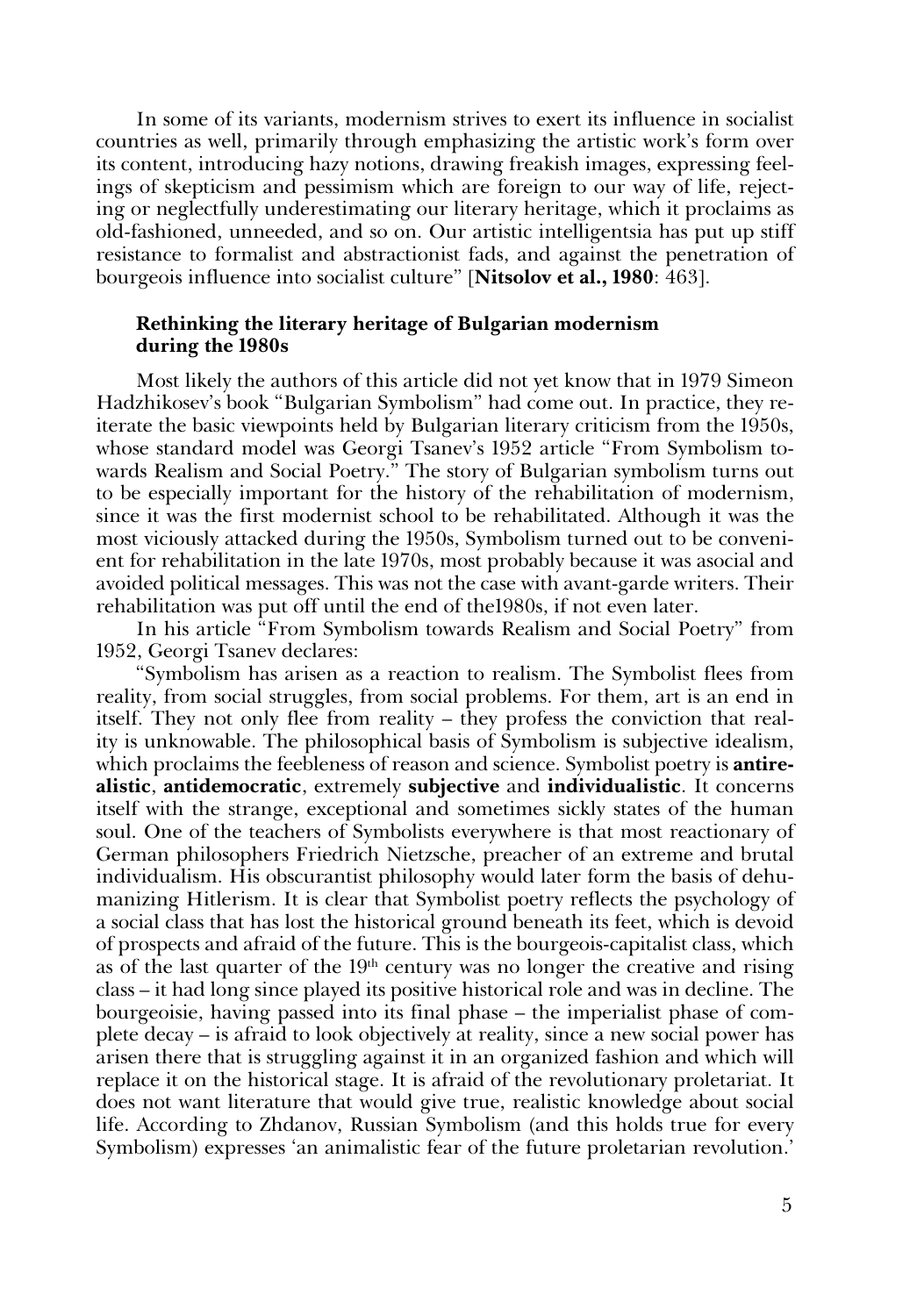Whence comes the gloomy pessimism of Symbolist poetry. Whence also arises its favourite topic of death (…) Symbolist literature is the artistic expression of **decadent bourgeois ideology**" [Tsanev 1952, 242-243]. If we compare this with the dictionary entry from the 1980s, we will see that the situation has not changed much, yet nevertheless a series of scholars point to Simeon Hadzhikosev's book "Bulgarian Symbolism and European Modernism" from 1974 as the first crack in the harmonious doctrine of socialist realism. In this book, Simeon Hadzhikosev conducts a comparative analysis of Bulgarian symbolism with French, German and Russian Symbolism. The connection is obvious and does not require substantiation, but in his next book, "Bulgarian Symbolism" from 1979, Simeon Hadzhikosev states:

"Due to the force of historical circumstances, the study of symbolism was also neglected for a certain period of time (the 1950s). The damages inflicted by the cult of personality within the sphere of literature and culture also appeared within scientific and critical thinking. The simplified interpretation of Lenin's idea of 'two national cultures' became the reason for a series of important questions stemming from our literary heritage to receive dogmatic, untrue elucidations or simply to disappear from researchers' field of vision. Let me recall that back then debates were held about the works of Vazov, Pencho Slaveykov, and Yordan Yovkov, while Symbolism was stigmatized as a decadent, reactionary literary school and was practically thrown out of literary history. Of course, today we should not look with arrogance or suspicion on the naïve mistakes made by literary history or criticism from thirty years ago, because they trace out the complex and contradictory curve of an inevitable stage in our young socialist literature and culture. Inevitable, because the victory of the socialist revolution presupposes not only economic and social, but also cultural restructuring of society; the triumphant revolutionary class also "inventories" its inherited cultural heritage and designates – according to its specific goals and tasks – what part belongs to it and what part is hostile to its ideology. It is perfectly natural in the years of post-war excitement that part of our literary heritage would turn out to be unacceptable and become the object of simplified, dogmatic interpretation, which has hindered the development of literary-critical thought" [**Hadzhikosev, 1979**: 5].

What's more: "Even during the 1960s, when a decisive change in the study of Symbolism could be noted, this simplified interpretation of it under the alternative line of realism – antirealism was not entirely liquidated – Symbolism's realistic features and motifs were endorsed, while its symbolistic features were subject to critical analysis. This unique **dichotomic** type of analysis reflects the opposition of realism vs. antirealism which is traditional in our literature, as well as the lack of a sufficiently clear understanding of Symbolism as a literary and social-psychological phenomenon" [**Hadzhikosev, 1979**: 7].

Simeon Hadzhikosev points to Panteley Zarev's multivolume "Panorama of Bulgarian Literature," in which Zarev proposes a new interpretational model for Symbolism: "For the first time in 'Panorama of Bulgarian Literature' Panteley Zarev offers a well-developed Marxist interpretation of the contradictory works of complex poets such as Pencho Slaveykov, Peyo Yavorov, Kiril Hristov, Teodor Trayanov, Nikolai Liliev and others, breaking away from the traditional schema of realism/anti-realism. He manages to cross that ticklish Rubicon be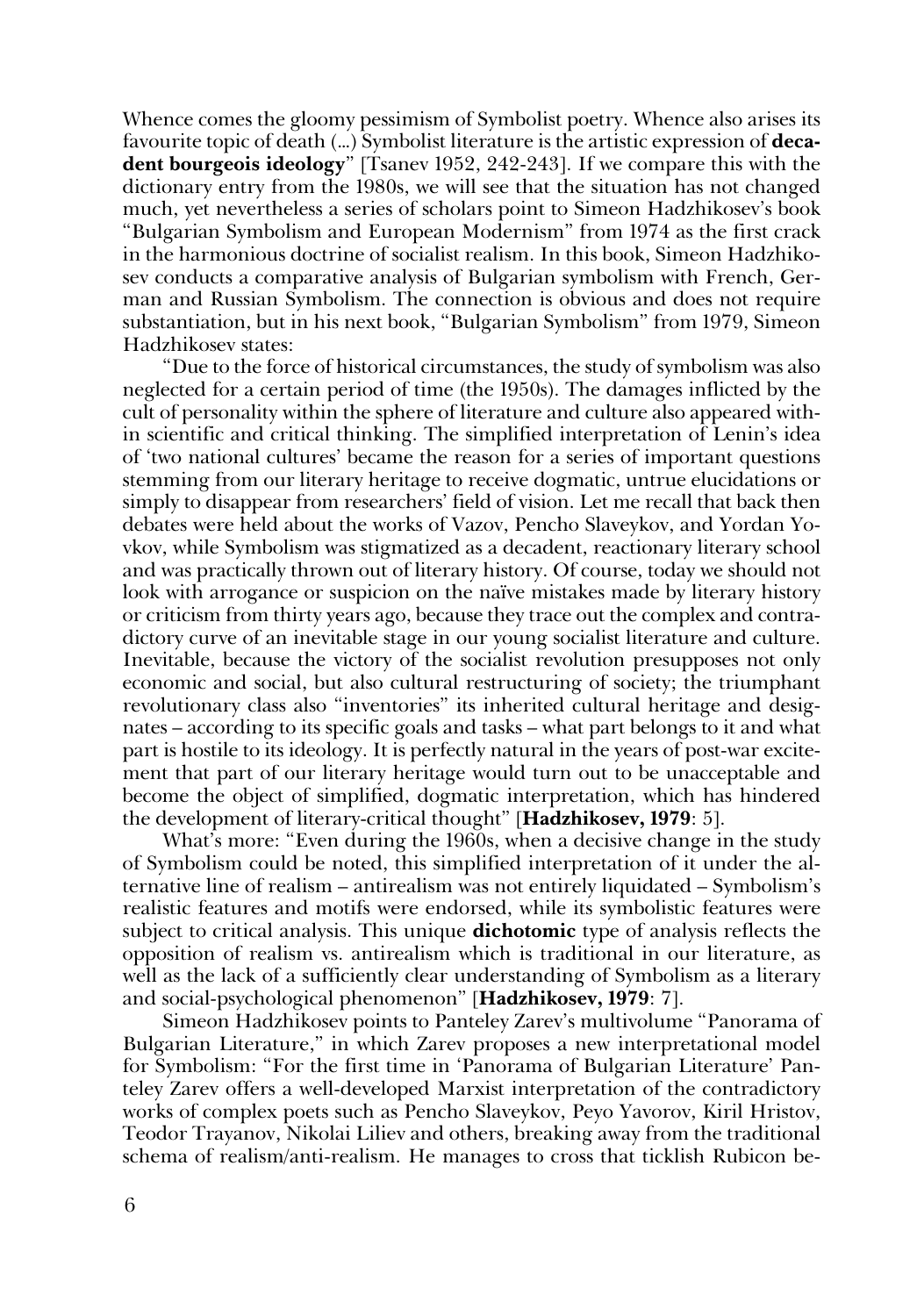yond which many believed that the rehabilitation of modernism and Symbolism begins. Zarev showed that the interpretation of symbolist or modernist elements within themselves on no account means the restoration of modernism, but rather is a means for a fuller penetration into the contradictory world of the author. [Hadzhikosev 1979, 9]" Here we see that Hadzhikosev has managed to loosen the grip of socialist realism's first hold – the opposition Realism/Anti-Realism.

In the 1970s, a series of books on Bulgarian literature by scholars from Poland and Czechoslovakia strongly influenced the rehabilitation of Bulgarian modernism. Such was the case of the book by the Slovak scholar Jan Koshka: "Bulgarian Modernism in Poetry." Hadzhikosev talks about this case in his book:

"While the opinion of Bulgarian and foreign scholars more or less coincides as to their general assessment of the originality of Bulgarian Symbolism, with respect to their scholarly methodology certain differences can be noted. They are predetermined by the adherence to different models for reconstructing literary history. The predilection towards the **Eurocentric** model, which is characterized by the isolation of modernism into a separate school, places Bulgarian Symbolism into a slightly more unusual position than we are used to imagining it in. This is characteristic of the book by Jan Koshka, which makes apparent the Slovak scholar's ambition to suggest his own model for the period of the development of Bulgarian literature which he studies (Jan Koshka "Bulgarian Modernism in Poetry"). The explication of such a conception is largely an a priori condition for Jan Koshka, since in a series of Slavic literatures the isolation of modernism as an independent stage in literary development has long been established. (...)

The conception held by contemporary Bulgarian literary studies, however, is far closer to the viewpoint of Soviet criticism, which sees modernism solely as one of the schools within Russian literature which makes no claims to comprehensiveness or normativity. This conception is far more fitting to the real processes going on within Bulgarian literature at that time, since it more correctly reflects the complex picture of the literary process in which the change of various styles and schools took place against the backdrop of the so-called "parallel belated development," as the Soviet literary critic Georgi Gachev so aptly formulated it. In rejecting in principle the model suggested by Jan Koshka, we must emphasize that within the framework of a specific study, which presupposes a certain degree of abstraction from the literary process as a whole, it is not only possible, but also expedient as an expression of a given literary methodology."

And so, albeit only "within the framework of a specific study, which presupposes a certain degree of abstraction from the literary process as a whole," Hadzhikosev weakens the grip of yet another exceptionally important contention – namely that Bulgarian modernism is not unified.

If we're talking about Bulgarian Symbolism, however, why not talk about Bulgarian expressionism as well? Indeed, in 1988 Edwin Sugarev's book "Bulgarian Expressionism" appeared. It was followed by Tsvetanka Atanasova's book "The Misal [Thought] Circle," published by Sofia University Press in 1991, dedicated entirely to Bulgaria's first modernist circle, Elka Dimitrova's "Lost History: Aspects of the Mythical and the Historical in Bulgarian Poetry from the 1920s" – Sofia, Boyan Penchev, 2001 and others.